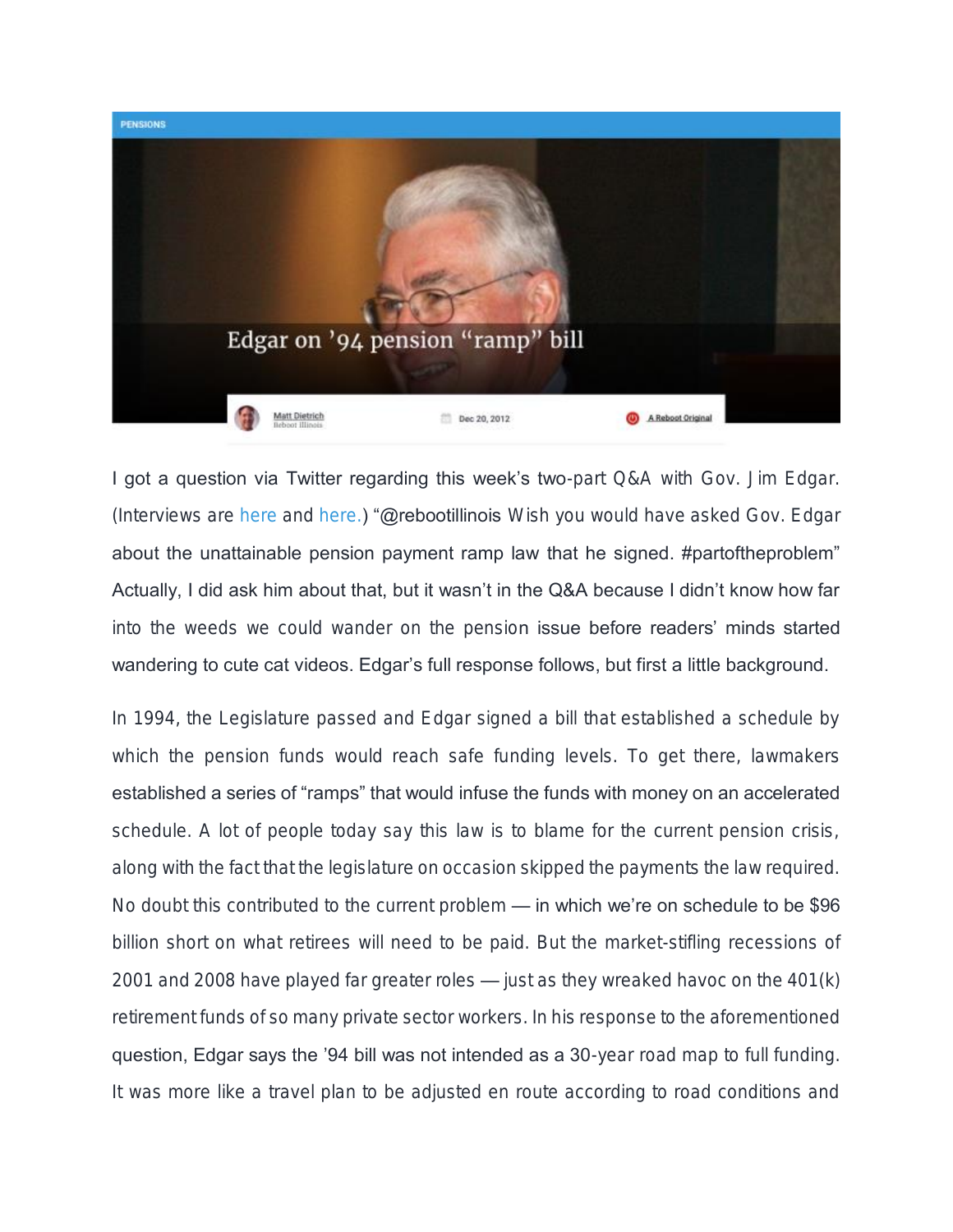weather forecasts. The problem is, the state just kept driving right on through as mudslides washed out highways and blizzards raged a few miles ahead.

## Here's what Edgar said about the "ramp" system that went into effect in 1995:

"We thought it would help. We did not think it was the 100 percent panacea for the problem and we made it very clear that this was a long term, 30-year (plan) and it would put us in what we thought was an acceptable position. We'd still have a deficit, but we wouldn't have the huge deficit we have now. But we also said, within 10 years you need to take a look at this. Because we're basing a lot of these estimates on today's economy and you don't know what's going to happen.

"Unfortunately, they did a cursory look at it about seven, eight years later but they really didn't take a serious look at it. And I think if they had, and made some adjustments, and followed it, I think we could have avoided much of the problem we're dealing with today on pensions. There is no doubt, and you've got to remember that in '94 we were coming out of the '91 recession, and we kind of had a pro rata. The amount we were putting in to start with was minor and every so many years it would get bumped up, and Blagojevich did get a pretty good bump.

"Now, it's something they should have prepared for and it's something that I think if they had taken a long, hard look and said, 'OK, we need to do an alternative but we need to have something that is reliable, something that shows consistent effort, I think that would have sufficed. But instead, they just kind of ignored it for a while. Even before that they borrowed money, which was about as bad as ignoring it as far as fiscal policy. They took action that I think really made the pension problem much greater. Then when the recession hit and the stock market went down, since much of the reserves were invested in the market, that made the deficit even greater. Now, you have hopes that the economy gets better, some of that will come back. But missing those payments I think hurt. And